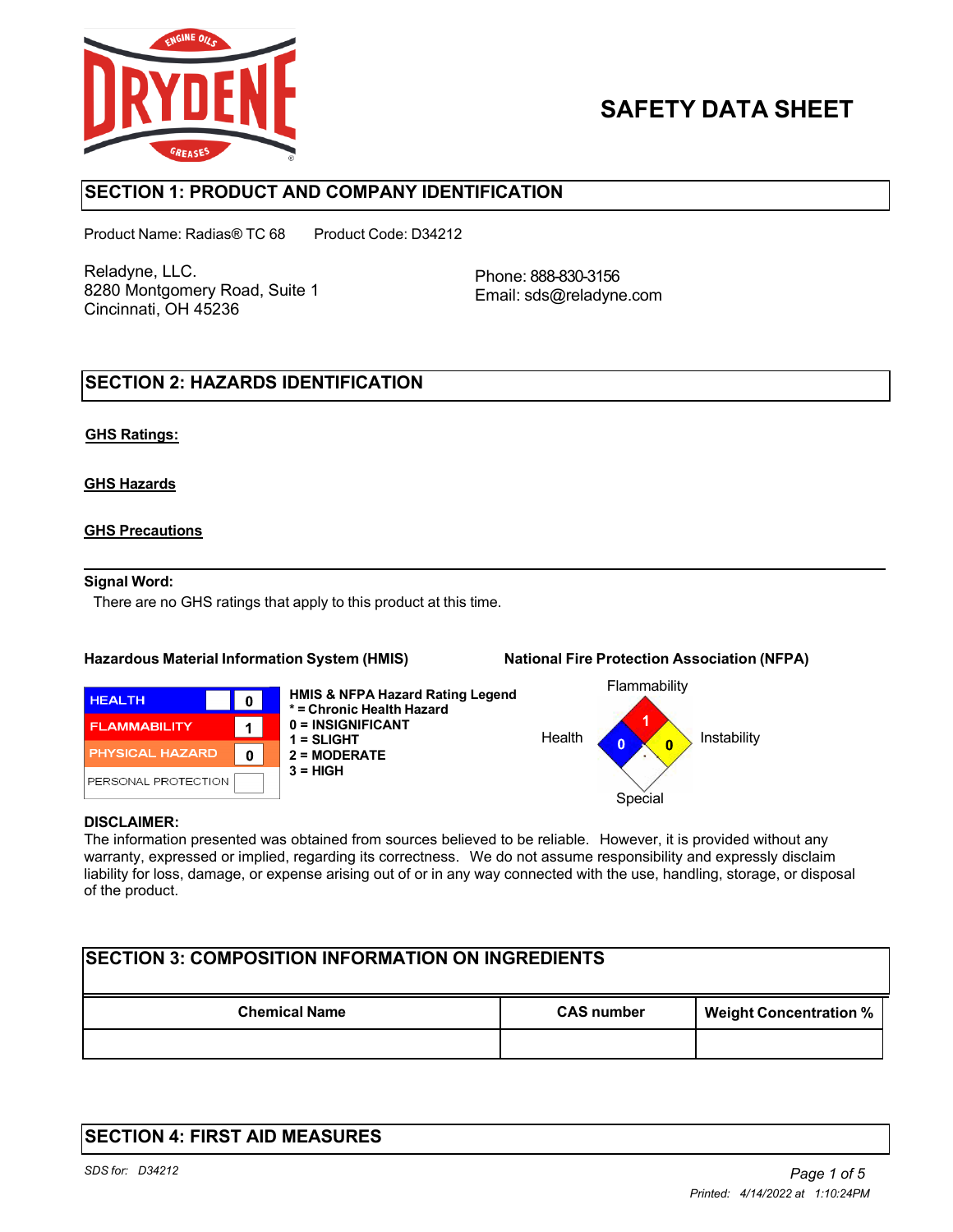#### **INHALATION:**

Remove to fresh air. In severe cases of overexposure, such as with a fire, administer oxygen and seek qualified medical attention.

#### **EYE CONTACT:**

Flush with copious amounts of water for several minutes. If irritation persists, continue with water application. If, after 15 minutes, irritation continues, seek medical attention.

#### **SKIN CONTACT:**

Promptly wash skin with mild soap and water.

### **INGESTION:**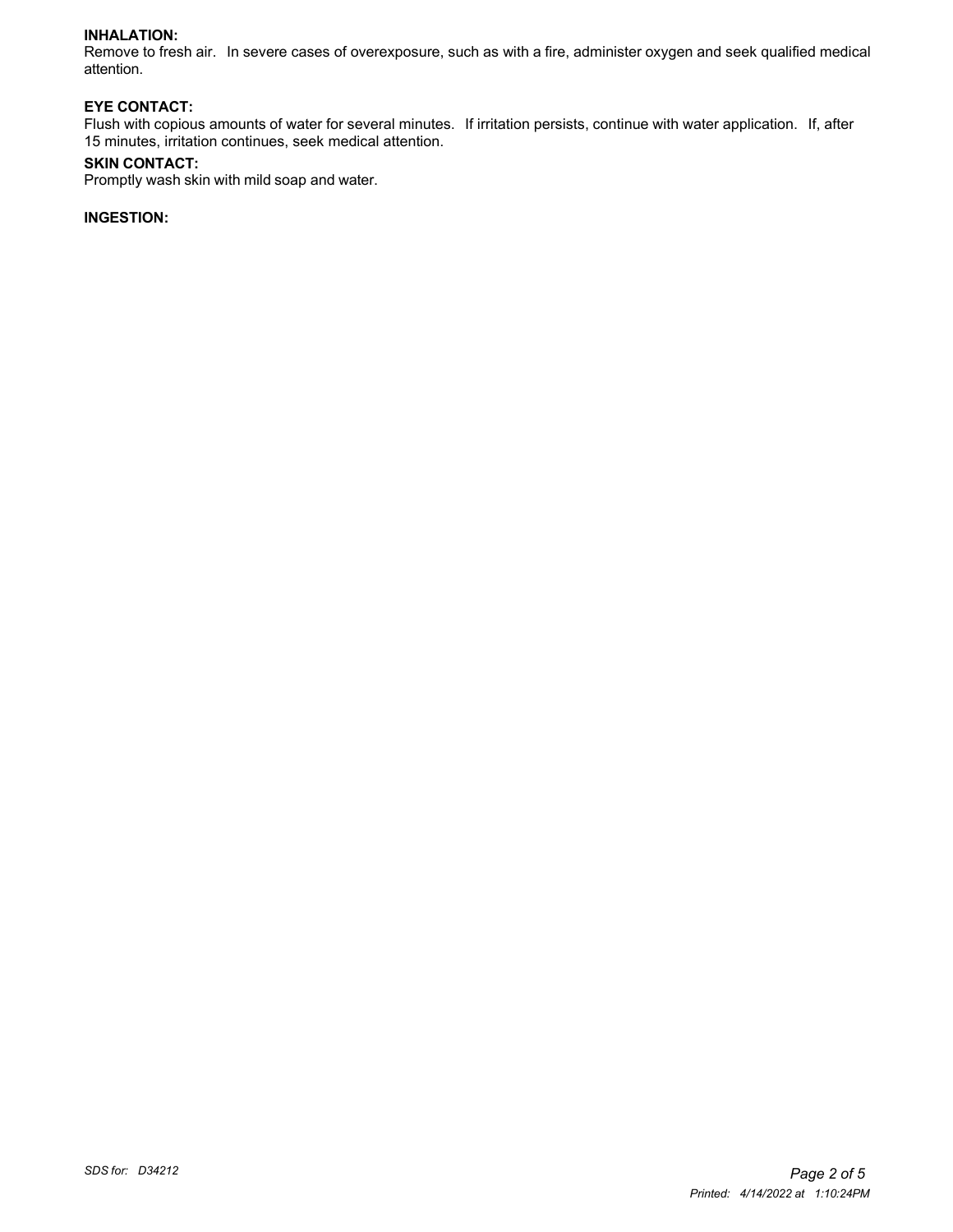Do not induce vomiting. Seek qualified medical attention. Small amounts, which may enter the mouth incidental to handling, may be rinsed out with water.

## **SECTION 5: FIRE FIGHTING MEASURES**

Flash Point: >232 C (>450 F) LEL: UEL:

### **EXTINGUISHING MEDIA:**

Foam, Carbon Dioxide, Dry Chemical, Water Fog **UNUSUAL FIRE AND EXPLOSION HAZARDS:** Water may spread the fire.

#### **HAZARDOUS DECOMPOSITION PRODUCTS:**

Oxides of Carbon, Nitrogen, Phosphorous, Zinc and Sulfur. Smoke, odorous and toxic fumes may form during incomplete combustion. High heat may also generate hydrogen sulfide and alkyl mercaptans.

#### **SPECIAL FIRE FIGHTING PROCEDURES:**

Water may spread the fire as oil can float on it. Water spray may be used to cool exposed containers.

#### **FIRE EQUIPMENT:**

Use of water for fire-fighting must be done with caution as water may actually spread the fire.

## **SECTION 6: ACCIDENTAL RELEASE MEASURES**

#### **SPILL OR LEAK PROCEDURES:**

Prevent spill from reaching any type of running or standing water, such as streams, sewers, well water and ponds.

#### **SMALL SPILLS:**

For small spills, wipe up or use absorbent to clean the spill area.

#### **LARGE SPILLS:**

For large spills, pump released material into recovery containers and then spread absorbent over the spill area to collect residuals.

## **SECTION 7: HANDLING AND STORAGE**

#### **HANDLING PRECAUTIONS:**

When handling, have appropriate safety equipment for the working conditions including eyewash. Do not pressurize, cut, weld, braze, solder, drill, or grind containers containing product residues.

#### **STORAGE REQUIREMENTS:**

Store in a sheltered area, away from temperature extremes in labeled containers. Keep away from heat, sparks, or flame. Avoid contact with eyes, skin, clothing, and shoes.

#### **REGULATORY REQUIREMENTS:**

Prevent spread of material to rivers or waterways.

### **SECTION 8: EXPOSURE CONTROL AND PERSONAL PROTECTION**

| Chemical Name / CAS No. | <b>OSHA Exposure Limits</b> | <b>ACGIH Exposure Limits</b> | <b>Other Exposure Limits</b> |
|-------------------------|-----------------------------|------------------------------|------------------------------|
|                         | Not Established             | Not Established              | Not Established              |

## **ENGINEERING CONTROLS:**

Good ventilation is desirable.

#### **VENTILATION:**

Sufficient to control mists below the operator exposure threshold limit of 5 mg/m3.

#### **WORK HYGIENIC PRACTICES:**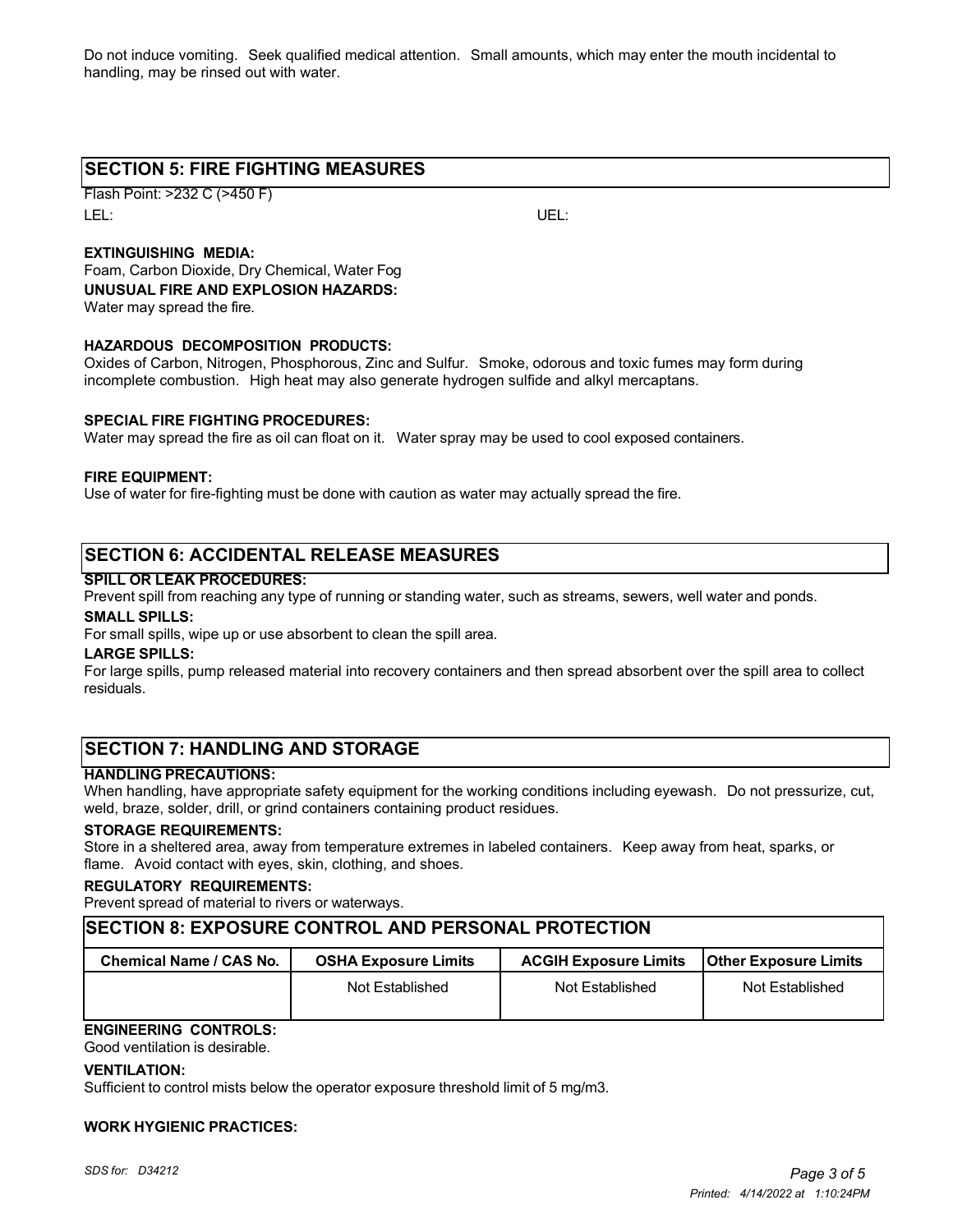Keep clean. Wash exposed skin areas with mild soap and water.

#### **PROTECTIVE GEAR:**

RESPIRATORY PROTECTION: Required if employee exposure exceeds threshold.

EYE PROTECTION: Where contact is likely, wear safety glasses.

SKIN PROTECTION: Gloves recommended when handling. Neoprene, nitrile, or PVC offers good protection.

#### **CONTAMINATED GEAR:**

Launder contaminated clothing before reuse. Discard of contaminated PPE that cannot be cleaned.

## **SECTION 9: PHYSICAL AND CHEMICAL PROPERTIES**

Physical and chemical properties are provided for safety, health and environmental considerations only and may not fully represent product specifications. Contact the supplier for additional information.

**Appearance:** Clear Amber **Vapor Pressure:** N/D **Vapor Density:** N/D **Specific Gravity:** 0.86 **Freezing point:** N/A **Boiling range:** N/D **Evaporation rate:** Nil **Explosive Limits:** N/D **Autoignition temperature:** N/D

**Odor:** Petroleum **Odor threshold:** N/A **pH:** N/A **Melting point:** N/A **Solubility:** Insoluble **Flash point:** >450 F **Flammability:** N/A **Partition coefficient** N/A **(n-octanol/water): Decomposition temperature:** N/A **Lbs VOC/Gallon Less Water** N/A

**Viscosity, cSt at 40C:** 68

## **SECTION 10: STABILITY AND REACTIVITY**

#### **CONDITIONS TO AVOID:**

Avoid temperature extremes, strong acids and oxidizing agents.

#### **HAZARDOUS DECOMPOSITION OR BY-PRODUCTS:**

Hazardous polymerization will not occur.

## **SECTION 11: TOXICOLOGICAL INFORMATION**

#### **Mixture Toxicity**

#### **ROUTES OF ENTRY:**

Inhalation, Skin Contact, Eye Contact, Ingestion

#### **CARCINOGENICITY:**

## **SECTION 12: ECOLOGICAL INFORMATION**

No data available

## **SECTION 13: DISPOSAL CONSIDERATIONS**

Contact waste hauler for recycling. Follow all Local, State, and Federal regulations.